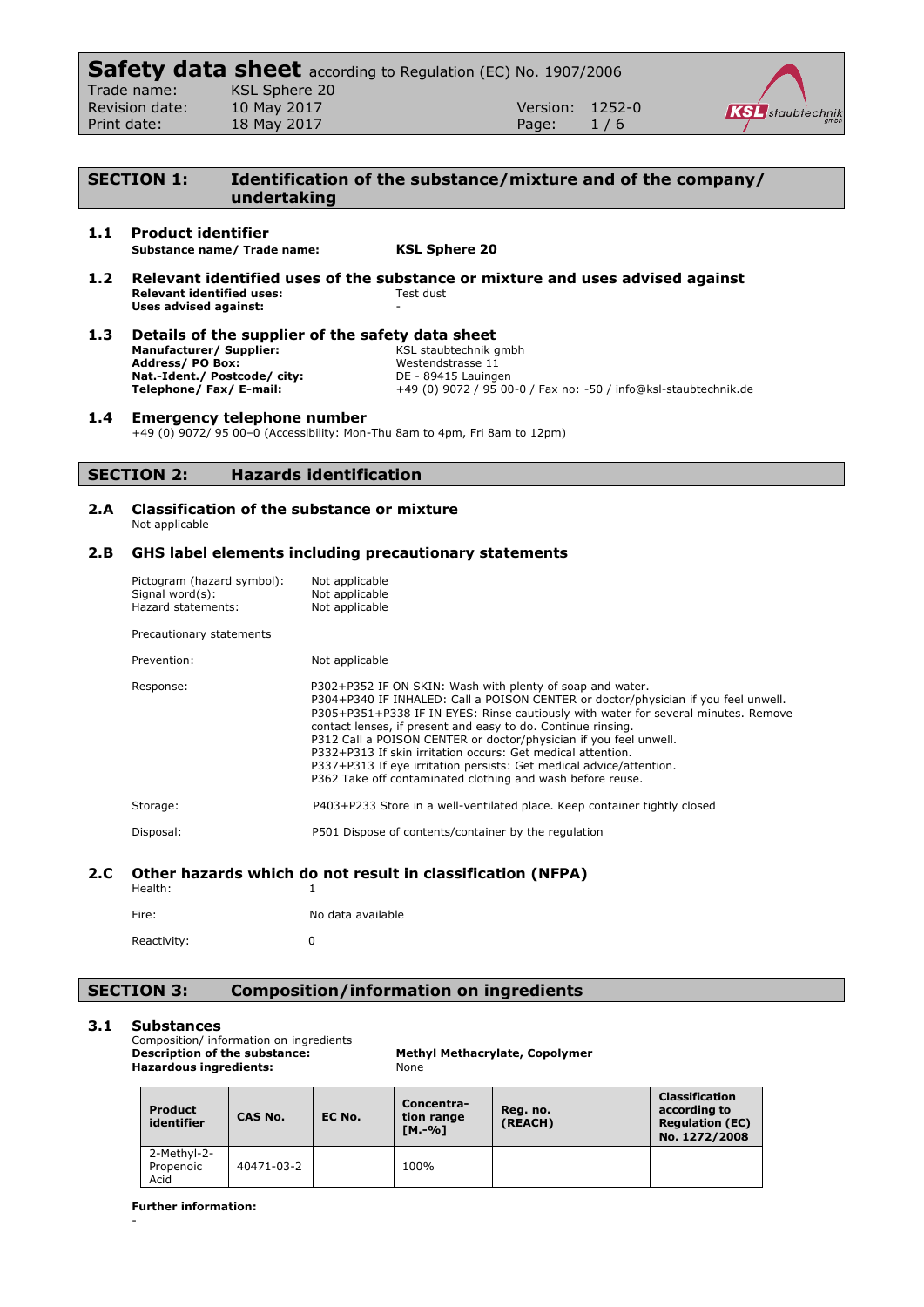

### **SECTION 4: First aid measures**

### **4.1 Description of first aid measures**

**General notes:** If symptoms persist, it is advised to consult a doctor. Please specify substance/product and measures taken to the doctor.

#### **Eye Contact**

Flush with a large amount of water for at least 15minutes. Consult a physician if irritation persists.

#### **Skin Contact**

Wash skin with plenty of soap and water. Get medical attention if irritation.

#### **Inhalation**

If exposed to dust or monomer vapors generated during processing, move subject to fresh air.

#### **Ingestion**

If swallowed, give 2 glasses of water to drink. Consult a physician.

#### **Notes to Physician**

Avoid inhaling dust or irritating eye and skin.

### **SECTION 5: Firefighting measures**

#### **5.1 Extinguishing media Suitable:**

Suitable extinguishing media in the work area/ environment. Water spray, carbon dioxide, dry chemical or chemical foam.

#### **Unsuitable:**

-

### **5.2 Special hazards arising from the substance or mixture**

Combusting Products: Oxides of carbon, Monomer vapor.

#### **Unusual Hazards**

Material as solid is combustible; bunrs vigorously with intense heat. Dust at sufficient concentrations can form explosive mixtures with air.

#### **Personal Protective Equipement**

As in any fire, wear self-contained breathing apparatus and full protective gear.

### **SECTION 6: Accidental release measures**

# **6.1 Personal precautions, protective equipment and emergency procedures**

Wear gloves, safety glasses and respirator. Floor may be slippery; use care to avoid falling. Transfer spilled material to suitable containers for recovery or disposal.

#### **6.2 Environmental precautions**

Do not flush into sanitary sewer to avoid impact on environment. Vacuum or sweep up material and place into a suitable disposal container.

# **6.3 Methods and material for containment and cleaning up**

**6.3.1 Notes for containment**

#### Avoid dust generation. **6.3.2 Notes for clean-up**

- 
- Vacuum or sweep up material and place into a suitable disposal container. **6.3.3 Advice on inappropriate containment and cleaning methods**
- Blowing-off for cleaning purposes is not permitted.

### **6.4 Reference to other sections**

See also Sections 8 and 13.

# **SECTION 7: Handling and storage**

### **7.1 Precautions for safe handling**

Avoid high concentration of dust in air and accumulation of dust on equipment. An airborne dust of this material can create a dust explosion. Material can release monomer vapors or gases when heated to high temperatures during processing. Suitable ventilation and grounding is required.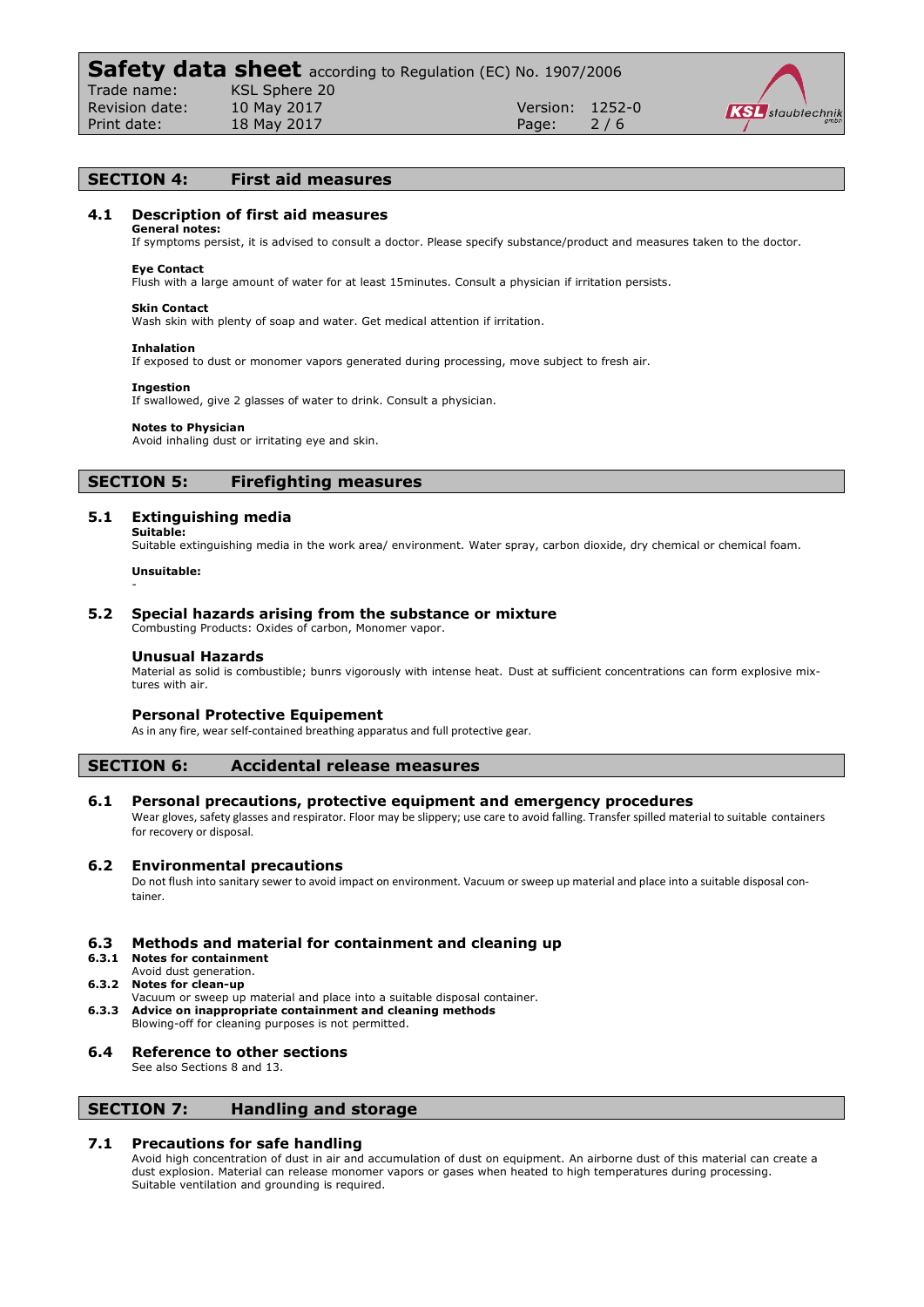### **7.2 Conditions for safe storage**

This material is not hazardous under normal storage conditions. Avoid temperature extremes during storage; ambient temperature preferred. Material can burn. Avoid all ignition sources. In order to avoid blocking material is not stored more than 3 layers.

# **SECTION 8: Exposure controls/ Personal protection**

# **8.1 Occupational Exposure Limits**

#### **PEL (OSHA)**

Particulates (Not Otherwise Classified) 15mg/m3, 8 Hr. TWA, total dust 5 mg/m3, 8 Hr. TWA, respirable dust.

# **TVL (ACGIG)**

None established

#### **Normal Handling**

The use of eye protection is recommended.

An approved dust mask should be worn if exposure to high levels of dust are likely.

#### **Thermal processing**

Wear eye/face protection. Wear thermal insulating gloves when handling hot masses

### **Personal protective Equipement**

Wear gloves, safety glasses and respirator

# **SECTION 9: Physical and chemical properties**

# **9.1 Information on basic physical and chemical properties**

| (a) | Appearance: - Aggregate state         | Powder - solid         |
|-----|---------------------------------------|------------------------|
|     | - Colour                              | clear to opaque, white |
| (b) | Odour                                 | odourless              |
| (c) | <b>Odour threshold:</b>               | no data available      |
| (d) | pH-value:                             | not applicable         |
| (e) | Melting point/ freezing point:        | no data available      |
| (f) | Initial boiling and boiling range:    | no data available      |
| (g) | Flash point:                          | $>$ 280 °C             |
| (h) | <b>Evaporation rate:</b>              | not applicable         |
| (i) | Flammability (solid, gas):            | Combustible            |
| (i) | Lower explosive limits:               | not applicable         |
| (k) | Vapour pressure:                      | not applicable         |
| (1) | <b>Solubility in Water:</b>           | immiscible             |
| (m) | Vapour density (Air=1):               | not applicable         |
| (n) | <b>Specific gravity:</b>              | 1.19 to 1.20           |
| (o) | Volatile Matter (%):                  | < 0.7                  |
| (p) | Partition coefficient n-octano/water: | not applicable         |
| (q) | <b>Auto-ignition temperature:</b>     | 393°C / 739°F          |
| (r) | Viscosity:                            | not applicable         |
| (s) | molecular weight:                     | not applicable         |
|     |                                       |                        |

# **SECTION 10: Stability and reactivity**

#### **A. Chemical stability**

Stable under normal conditions.

**B. Conditions to avoid** Avoid temperatures above 260 °C / 500 °F for prolonged periods to prevent slow decomposition

#### **C. Incompatible materials**

acids, alkalies and strong oxidizing agents.

**D. Hazardous decomposition products** Oxides of carbon (COx)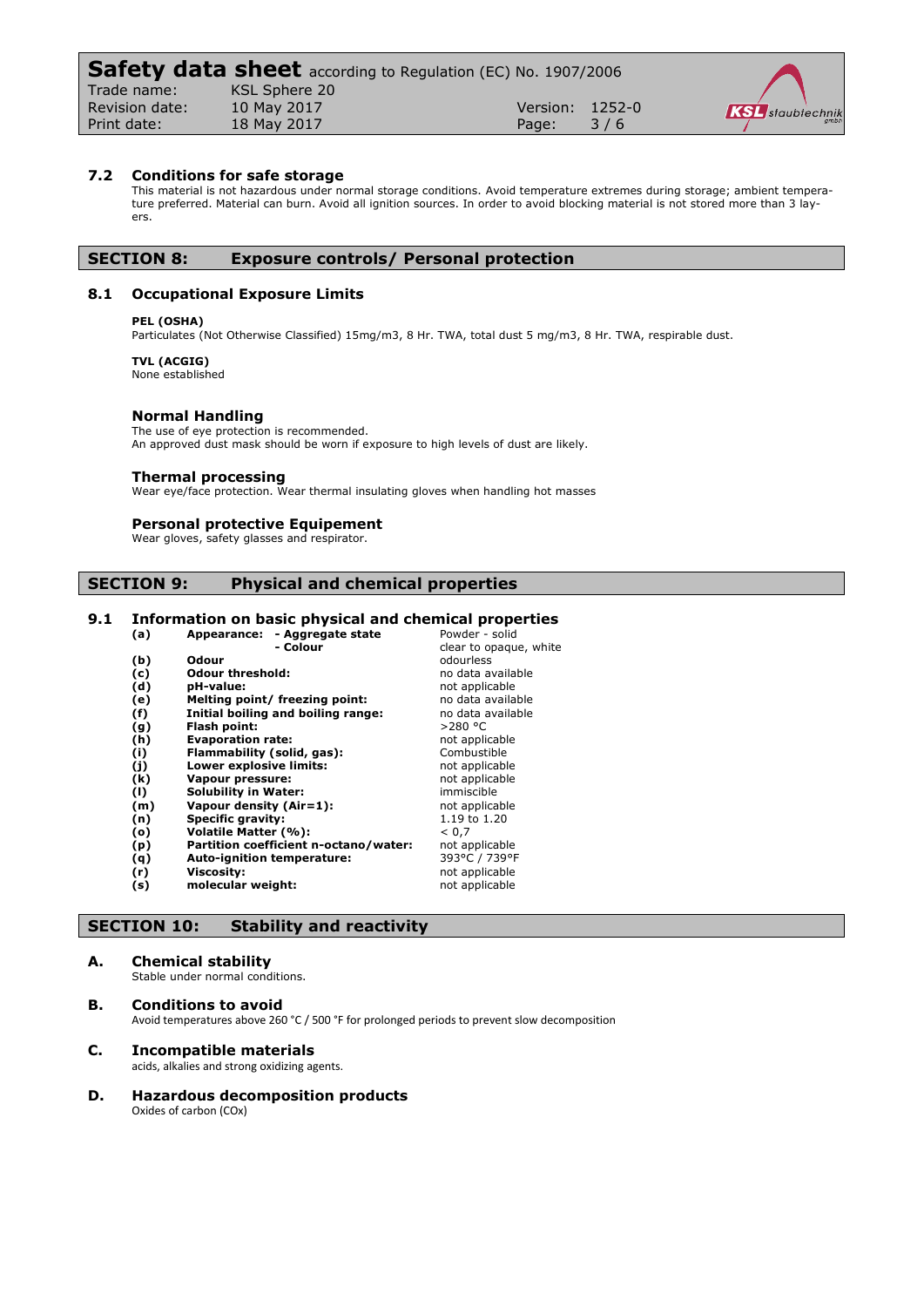

# **SECTION 11: Toxicological information 11. Information on toxicological effects A. Information on the Likely Routes of Exposure** Eye Contact The Vest of the Vest of the Vest of the Vest of the Vest of the Vest of the Vest of the Vest of the Vest of the Vest of the Vest of the Vest of the Vest of the Vest of the Vest of the Vest of the Vest of the Ve Ingestion<br>Inhalation Yes (mist) **B. Symptoms Related to the Physical, Chemical and Toxicological Characteristic** No data available **C. Delayed and Immediate Effects and also chronc Effects from short and long term explosure Acute toxicity** Oral Coral Coral The product is not acute toxic based on similar chemicals.<br>
Skin Shah The product is not expected to acute toxic. Skin Skin The product is not expected to acute toxic.<br>
Inhalation The product is not expected to acute toxic.<br>
Mist or vapor from heated may irritate the Mist or vapor from heated may irritate the respiratory tract. **Skin corrosion/irritation No toxic symptoms reported. Monomer vapors may cause** No toxic symptoms reported. Monomer vapors may cause irritation. **Serious Eye damage/irriation** Notoxic symptoms reported. Monomer vapors may cause irritation. **Respiratory or Skin Sensitization** No data available. However, based on our hazard characterization, the product is not expected to cause respiratory or skin sensitization. **Germ Cell Mutagenicity Not expected to cause mutagenicity Carcinogenicity Carcinogenicity IARC Overall Evaluation: 3 (not classifiable as to carcinogenicity** in humans). ACGIH Carcinogen Category: Not Classified. None of the substances in this product are listed as carcinogens in humans by the International Agency for Research on Cancer (IARC), American Conference of Governmental Industrial Hygienists (ACGIH) or the National Toxicology Program (NTP). **Reproductive Toxicity No data available** No data available **STOT-Single Exposure No data available** No data available **STOT-repeated Exposure** No data available **Aspiration Hazard None known. No data available Aspiration Hazard None known. No data available**

**D. Remark**

According to experience, the product is considered to be harmless to health if used in the correct manner.

# **SECTION 12: Ecological information**

### **12.1 Toxicity**

Toxicity studies have not been conducted concerning the environmental fate

# **12.2 Persistence and degradability**

Not expected to be biodegradable.

- **12.3 Bioaccumulative potential** Not expected to bioaccumulate.
- **12.4 Mobility in soil**

No data available.

- **12.5 Results of PBT and vPvB assessment** No data available
- **12.6 Other adverse effects**

None known. No data available.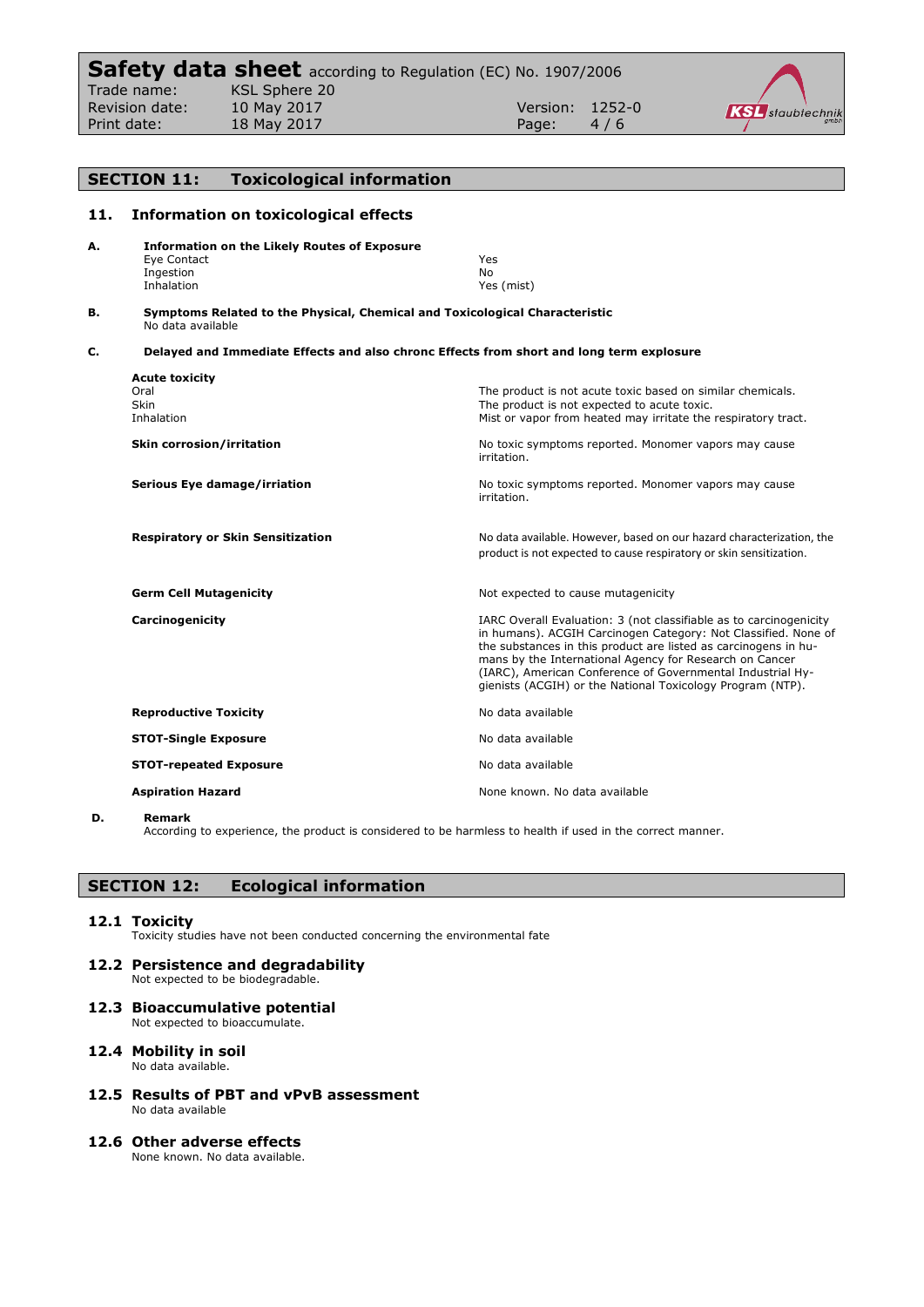

# **SECTION 13: Disposal considerations**

#### **A. Disposal methods**

Residuals should be disposed by incineration or other modes of disposal in consistent with federal, state, and local regulations.

**B. Special Precautions for incineration od landfill** No special precautions required. Combustion products are carbon monoxide, carbon dioxide and water.

# **SECTION 14: Transport information**

- **A UN number** Not regulated
- **B. UN proper shipping name** Not regulated
- **C. Transport hazard class(es)** Not regulated
- **D. Contaminant for Oceans** No
- **E. Special precautions for User** No data available
- **F. Special precautions for user** No special measures

# **SECTION 15: Regulatory information**

### **15.A Safety, health and environment regulations**

#### **U.S. Federal, Envirinment**

Clean Water Act Section 311 Hazardous Chemicals (40 CFR 116.4) : Not regulated.

Clean Water Act Section 311 Hazardous Substances (40 CFR 117.3) : Not regulated.

RCRA Appendix VII: Hazardous Constituents (40 CFR 261, App. VII, Basis for Listing Hazardous Waste): Not regulated.

RCRA Appendix VIII List of Hazardous Constituents (40 CFR 261) : Not regulated.

RCRA D List of Characteristic Hazardous Wastes (40 CFR 261.21-24) : Not regulated.

NIOSH Recommended Safety and Health Standards for Hazardous Agents in the Workplace, Health Effects: Not regulated.

#### **U.S. Federal, Right-to-know**

CERCLA Hazardous Substances [other than radionuclides] (40 CFR 302.4): Not regulated.

EPCRA (SARA Title III) Section 313 Toxic Chemical (Reporting Form R Instructions for 2006, as revised January 2007): Not regulated.

HMIS Chemical Ratings (Hazardous Materials Information System, Chemical Ratings Guide, Third Edition, 2002): Not regulated. CPSC Banned & Regulated Substances in Consumer Products (Consumer Product Safety Commission, 16 CFR 1000-1750) : Not regulated.

#### **EU regulations**

This chemical substance is not hazardous according to (EC) No. 1272/2008.

#### **Korea**

Korea. Dangerous Substances Threshold Quantity (Presidential Decree of Dangerous Substances Safety Management Act No. 18406, Schedule 1, May 29, 2004): Not regulated.

# **15.B National Fire Protection Association – NFPA Ratings (USA)**

No data available